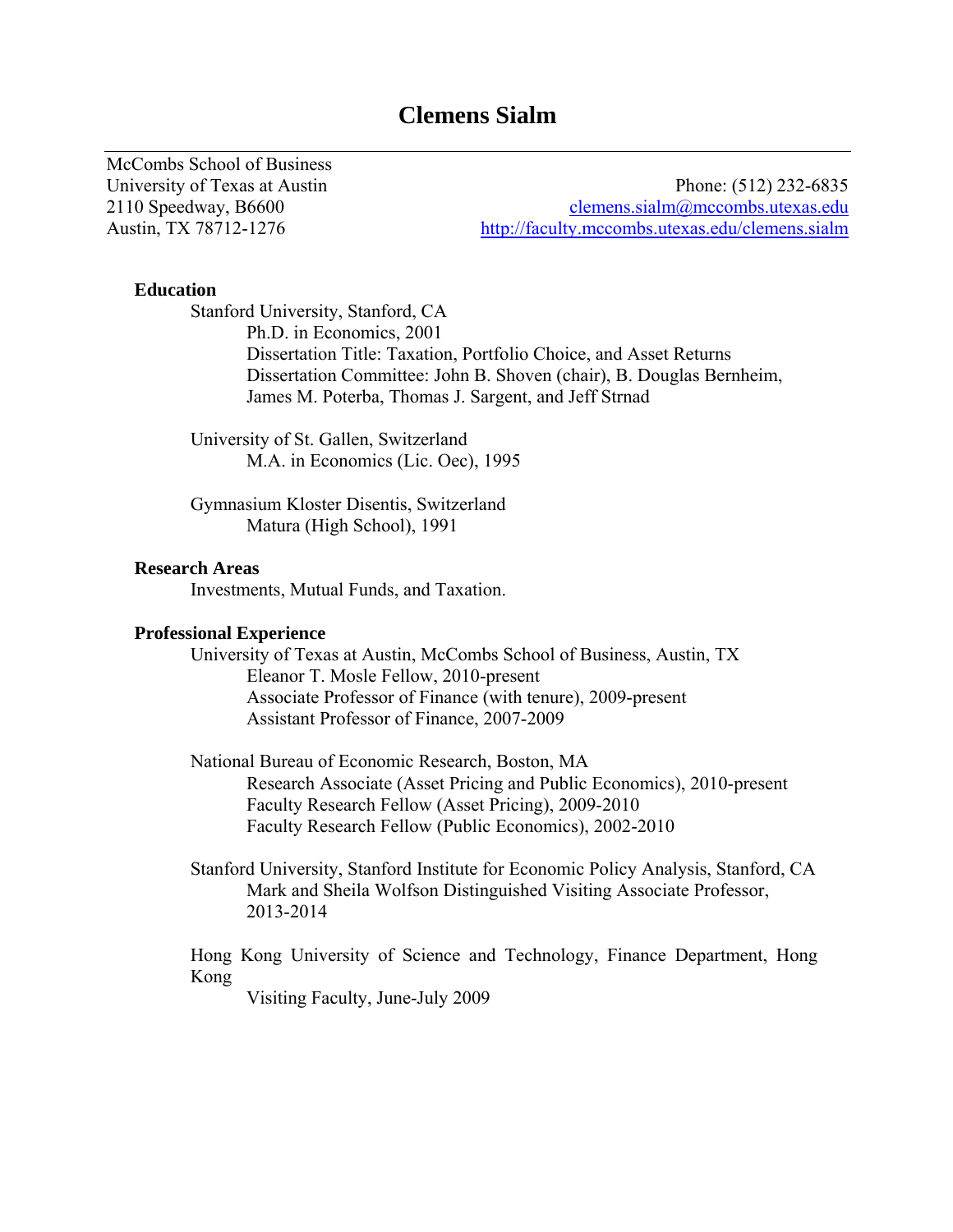# **Professional Experience (Cont.)**

University of Michigan, Stephen M. Ross School of Business, Ann Arbor, MI Assistant Professor of Finance, 2001-2007

Stanford University, Stanford, CA Instructor, Department of Economics, 1998 Instructor, International Policy Studies, 2000

McKinsey & Co., Dusseldorf and Cologne, Germany Internship, 1993

#### **Refereed Publications**

"Defined Contribution Pension Plans: Sticky or Discerning Money?" (with Laura Starks and Hanjiang Zhang), Forthcoming: *Journal of Finance*.

"Mutual Fund Tax Clienteles," (with Laura Starks), *Journal of Finance* 67 (4), 2012, 1397-1422.

 "Risk Shifting and Mutual Fund Performance," (with Jennifer Huang and Hanjiang Zhang), *Review of Financial Studies* 24 (8), 2011, 2575-2616.

"Tax Changes and Asset Pricing," *American Economic Review* 99 (4), 2009, 1356- 1383.

"Hedge Funds as Investors of Last Resort?" (with David Brophy and Paige Ouimet), *Review of Financial Studies* 22 (2), 2009, 541-574.

"Unobserved Actions of Mutual Funds," (with Marcin Kacperczyk and Lu Zheng), *Review of Financial Studies* 21 (6), 2008, 2379-2416. (Lead article)

"Portfolio Concentration and the Performance of Individual Investors," (with Zoran Ivković and Scott Weisbenner), *Journal of Financial and Quantitative Analysis* 43 (3), 2008, 613-656.

"The Tradeoff Between Tax-Deferred Savings and Mortgage Prepayments," (with Gene Amromin and Jennifer Huang), *Journal of Public Economics* 91, 2007, 2014- 2040.

"Industry Concentration and Mutual Fund Performance," (with Marcin Kacperczyk and Lu Zheng), *Journal of Investment Management,* 5 (1), 2007, 50-64.

"Stochastic Taxation and Asset Pricing in Dynamic General Equilibrium," *Journal of Economic Dynamics and Control* 30, 2006, 511-540.

"On the Industry Concentration of Actively Managed Equity Mutual Funds," (with Marcin Kacperczyk and Lu Zheng), *Journal of Finance 60 (4)*, 2005, 1983-2011.

"Asset Location for Retirement Savers," (with James Poterba and John Shoven), In William Gale et al. (Editors). *Private Pensions and Public Policies*. Washington: Brookings Institution, 2004, 290-331.

"Asset Location in Tax-Deferred and Conventional Savings Accounts," (with John Shoven), *Journal of Public Economics* 88, 2003, 23-38.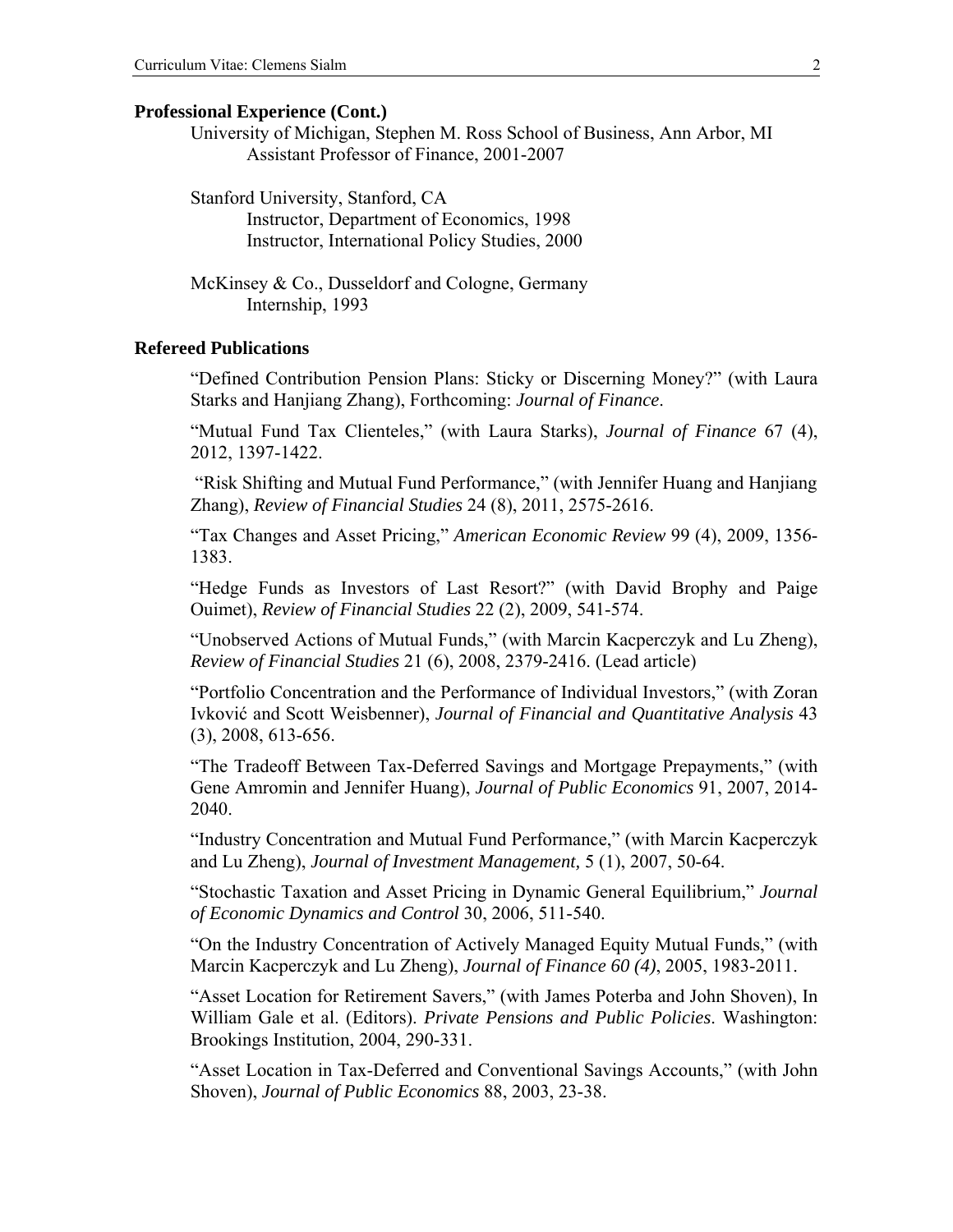## **Refereed Publications (Cont.)**

"Tax Externalities of Equity Mutual Funds," (with Joel Dickson and John Shoven), *National Tax Journal* 53 (3/2), 2000, 607-628. (Lead article)

"The Dow Jones Industrial Average: The Impact of Fixing Its Flaws," (with John Shoven), *Journal of Wealth Management* 3 (3), 2000, 9-18.

"Long Run Asset Allocation for Retirement Savings," (with John Shoven), *Journal of Private Portfolio Management* 1 (2), 1998, 13-26.

#### **Working Papers**

"It Pays to Set the Menu: 401(k) Investment Options in Mutual Funds" (with Veronika Pool and Irina Stefanescu), August 2014, Revise and Resubmit: *Journal of Finance*.

"Home Bias and Local Contagion: Evidence from Funds of Hedge Funds," (with Zheng Sun and Lu Zheng), February 2014, Revise and Resubmit: *Review of Financial Studies*.

"Spillover Effects in Mutual Fund Companies," (with Mandy Tham), February 2014, Revise and Resubmit: *Management Science*.

"Complex Mortgages," (with Gene Amromin, Jennifer Huang, and Edward Zhong), August 2014.

"Tax-Efficient Asset Management: Evidence from Equity Mutual Funds," (with Hanjiang Zhang), October 2014.

"Labor Market Conditions and Productivity: Evidence from Mutual Fund Managers," August 2013 (with Mandy Tham).

"Government Debt and Capital Structure Decisions: International Evidence," (with Irem Demirci and Jennifer Huang), December 2012.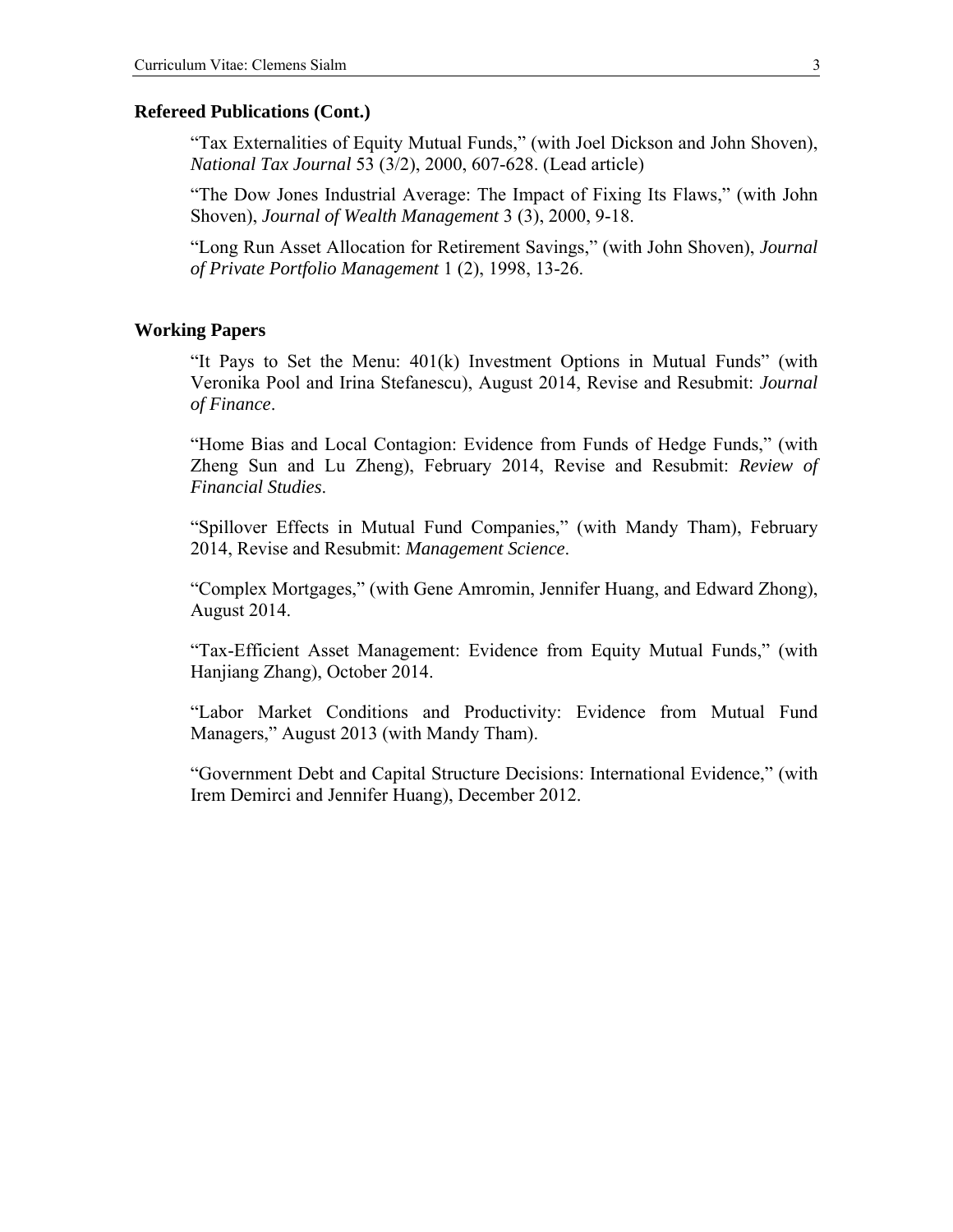#### **Academic Research Awards and Honors**

Kepos Capital Award for the Best Paper on Investments for "Defined Contribution Pension Plans: Sticky or Discerning Money?" (joint with Laura Starks and Hanjiang Zhang), Western Finance Association, 2014.

Research Grant of \$25,000 from the TIAA-CREF Institute and PRC/Boettner Research Project Competition for "Defined Contribution Plan Architecture and Fees," (joint with Veronika Pool and Irina Stefanescu), 2013.

Mark and Sheila Wolfson Distinguished Visiting Associate Professor, Stanford Institute for Economic Policy Research, Stanford University, 2013.

Faculty Research Leave, McCombs School of Business, University of Texas at Austin, 2013.

Distinguished Service Award, Management Science, 2013.

TCW Best Paper Award at the China International Conference in Finance for "Spillover Effects in Mutual Fund Companies" (joint with Mandy Tham), 2011.

Award for Research Excellence, McCombs School of Business, University of Texas at Austin, 2011.

Research Excellence Grant of \$7,500 for "The Costs of Employer-Sponsored Retirement Accounts," (joint with Veronika Pool and Irina Stefanescu), McCombs School of Business, University of Texas at Austin, 2010.

Research Associate (Asset Pricing and Public Economics), National Bureau of Economic Research, 2010.

Netspar Research Grant of  $\epsilon$ 10,000 for "It Pays to Set the Menu: 401(k) Investment Options in Mutual Funds," (joint with Veronika Pool and Irina Stefanescu), 2010.

Distinguished Referee Award, Review of Financial Studies, 2010.

NTT Fellowship from the Mitsui Center at the University of Michigan, 2006-2007.

Nomination for Smith Breeden Award at the Journal of Finance, 2005.

BSI – Gamma Foundation Research Award of \$10,000 for "Portfolio Concentration and the Performance of Individual Investors," (with Zoran Ivković and Scott Weisbenner), 2005.

Institute for Quantitative Investment Research Europe Research Award of €10,000 for "Unobserved Actions of Mutual Funds," (with Marcin Kacperczyk and Lu Zheng), 2004.

2<sup>nd</sup> Prize, Chicago Quantitative Alliance Academic Paper Competition for "Portfolio Concentration and the Performance of Individual Investors," (with Zoran Ivković and Scott Weisbenner), 2004.

The Kapnick Foundation Dissertation Fellowship, Stanford Institute for Economic Policy Research, 2000-2001.

Best Honor Thesis in Economics, St. Gallen University, 1995.

Erasmus Fellowship, London School of Economics, 1993.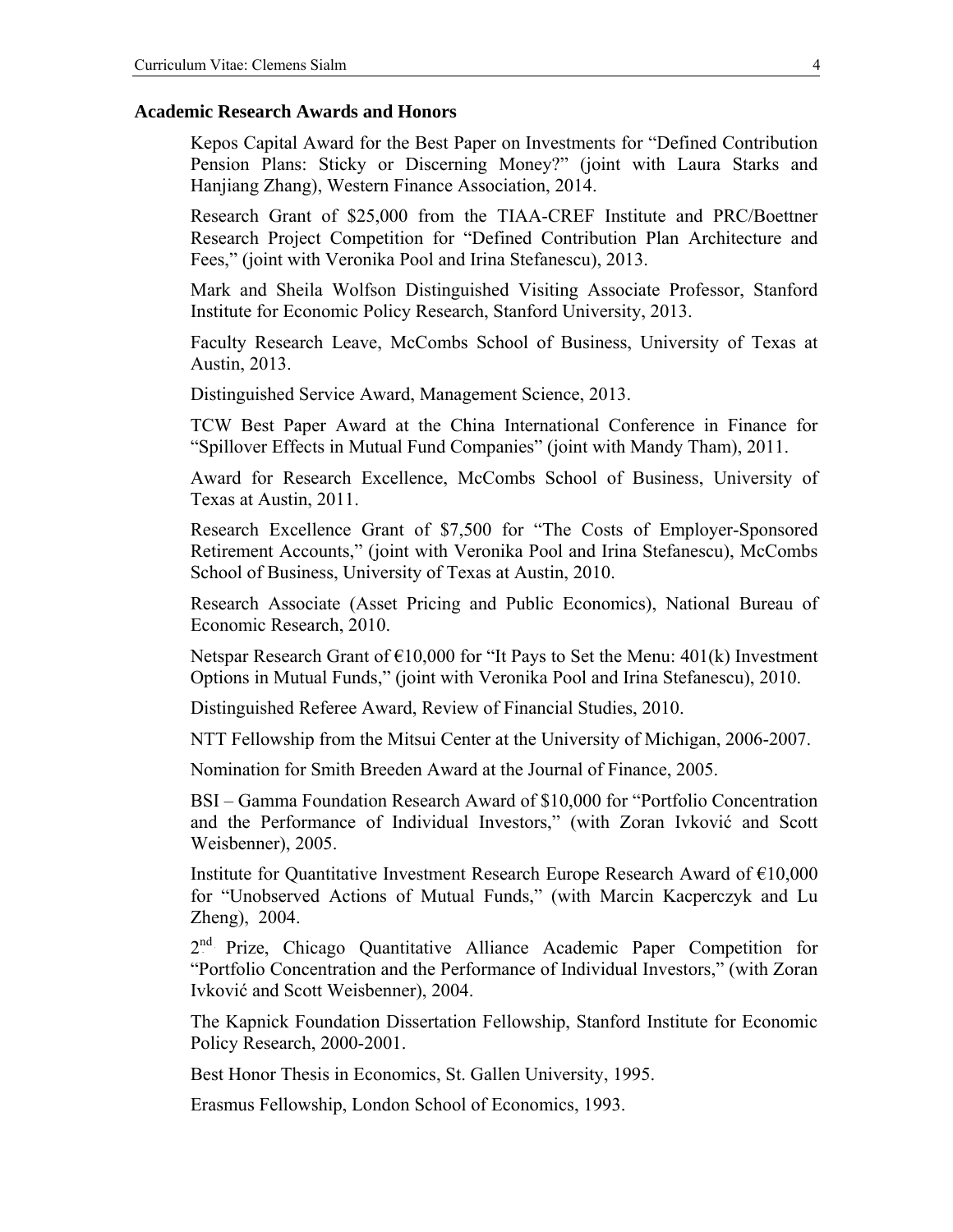#### **Editorial Positions**

Associate Editor: *Management Science:* 2009-present.

Editorial Board: *Journal of Pension Economics and Finance:* 2010-present.

Associate Editor: *International Review of Finance:* 2014-present.

Associate Editor: *International Review of Applied Financial Issues and Economics:* 2010-present.

Associate Editor: *Review of Financial Studies:* 2010-2013.

#### **Refereeing**

*American Economic Journal: Economic Policy; American Economic Review; B.E. Journals in Macroeconomics; Economic Inquiry; Finance Research Letters; Financial Review; Financial Management; Journal of Accounting and Economics; Journal of Banking and Finance; Journal of Economic Dynamics and Control; Journal of Economic Literature; Journal of Economic Psychology; Journal of Empirical Finance; Journal of Finance; Journal of Financial and Quantitative Analysis; Journal of Financial Economics; Journal of Financial Intermediation; Journal of Financial Markets; Journal of Financial Research; Journal of Financial Services Research, Journal of Futures Markets; Journal of Law, Economics, and Organization; Journal of Money, Credit, and Banking; Journal of Pension Economics and Finance; Journal of Political Economy; Journal of Public Economic Theory; Journal of Public Economics; International Review of Economics and Finance; Management Science; National Tax Journal; OR Spectrum; Pacific-Basin Finance Journal; Review of Finance; Review of Financial Studies; Southern Economic Journal*. Addison Wesley; Prentice Hall. National Science Foundation.

## **Conference Program Committees**

AIM Institutional Investor Conference, University of Texas: 2010, 2011, 2013 China International Conference in Finance: 2007, 2010-2012 European Finance Association: 2006-2007, 2010-2014 European Financial Management Association: 2004-2005, 2010 European Financial Management Association Symposium on Asset Management: 2012 Society of Financial Studies Cavalcade, 2011-2014 Finance Down Under Conference, 2012-2014 Financial Management Association: 2005-2013 Financial Research Association: 2007-2014 Mitsui Life Symposium: 2005 Rothschild Caesarea Center Conference: 2010-2014 Texas Finance Festival: 2010-2014 Texas Quantitative Finance Festival: 2013 Western Finance Association: 2007-2014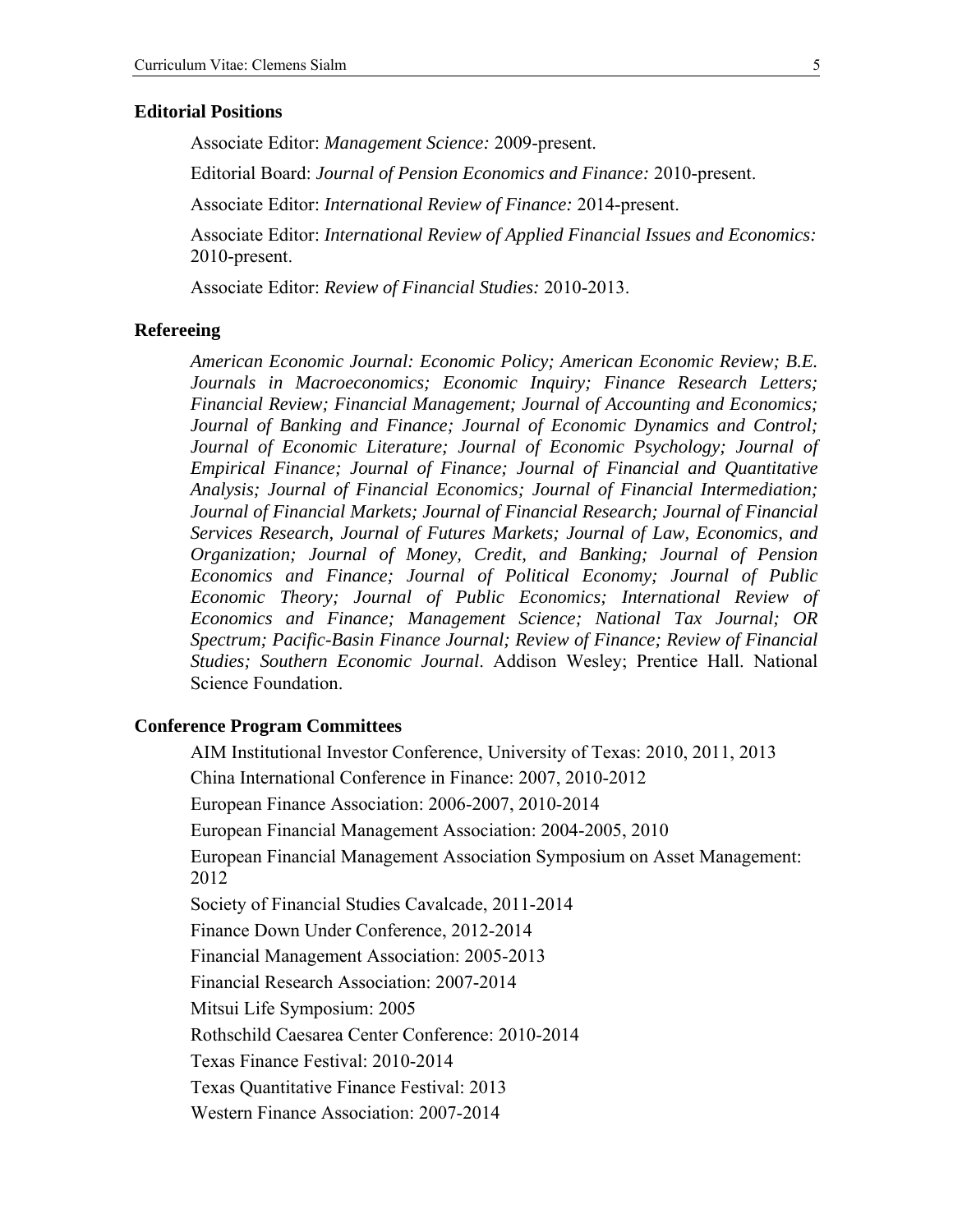#### **Conference Session Chairs**

AIM Institutional Investor Conference, University of Texas: 2013

American Economic Association: 2008

American Finance Association: 2007

China International Conference in Finance: 2007, 2009, 2010

European Finance Association: 2006, 2013

European Financial Management Association: 2004

Financial Management Association: 2005, 2010

Society of Financial Studies Cavalcade: 2013, 2014

Western Finance Association: 2007

# **Keynote Addresses**

- 2014 Swiss Economists Abroad Annual Conference, Zurich (scheduled).
- 2013 Australian National University Research School of Finance, Actuarial Studies and Applied Statistics Research Camp, Murramaran, Australia.

Conference on Professional Asset Management at the Rotterdam School of Management, Erasmus University.

## **Invited Presentations**

- 2015 Northeastern University (scheduled); Tulane University (scheduled); University of Missouri (scheduled); University of Washington (scheduled); Vanderbilt University (scheduled); York University (scheduled).
- 2014 Arizona State University; Loyola University Chicago; Southern Methodist University; Stanford University; University of California at Davis; University of Illinois at Urbana-Champaign (scheduled); University of Virginia (scheduled).
- 2013 Emory University; Institute for Quantitative Investment Research Conference (Inquire UK), Cambridge, United Kingdom; Plan Sponsor Council of America Western Regional Conference, Dallas; Texas A&M University; Stanford University; Yale University.
- 2012 Duisenberg School of Finance/Tinbergen Institute, Amsterdam; INSEAD, Singapore; Rotterdam School of Management; Rutgers Business School; SAC Capital Advisors; Stanford University; Tilburg University; University of Miami; University of Oklahoma; University of Virginia; University of Texas at Dallas.
- 2011 Brigham Young University; Cheung Kong Graduate School of Business; Georgia Tech; Korea Advanced Institute of Science and Technology; Michigan State University; Nanyang Technological University, Singapore; National University of Singapore; New York University; University of California, San Diego; University of Tennessee at Knoxville; Vanderbilt University.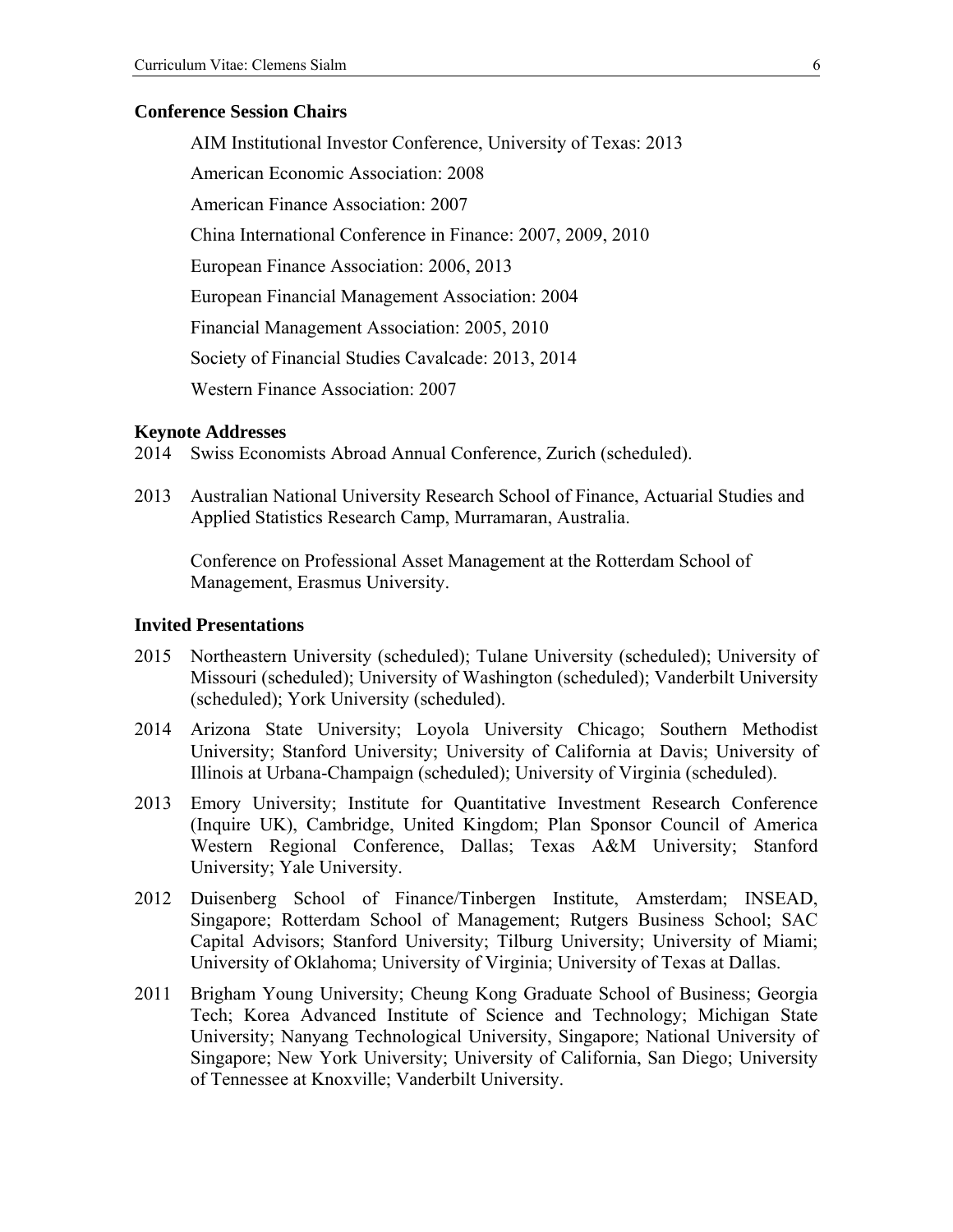#### **Invited Presentations (Cont.)**

- 2010 DePaul/Chicago Federal Reserve Bank; University of California, Los Angeles; University of Lausanne; University of Southern California; University of Texas at Austin; University of Warwick; University of Wisconsin Madison; University of Zurich; Vienna Graduate School of Finance.
- 2009 City University of Hong Kong; Columbia Business School; Copenhagen Business School; Dimensional Fund Advisors; Hong Kong University of Science and Technology; Ibbotson-Morningstar Annual Conference; Indiana University; Norwegian School of Management; Georgia State University; Stockholm School of Economics; Teacher Retirement System of Texas; University of Alberta; University of Illinois at Urbana Champaign; University of Mannheim.
- 2008 Dartmouth College; University of Notre Dame; University of Toronto; College of William and Mary; Southern Methodist University; University of Texas at Austin; Texas A&M.
- 2007 Society of Quantitative Analysts, New York; University of California at Irvine; University of Michigan; University of Minnesota; University of Southern California.
- 2006 Barclays Global Investors; Boston College; Federal Reserve Bank of New York; Stanford University; University of California at Berkeley; University of California at Davis; University of Colorado at Boulder; University of Michigan; University of Texas at Austin.
- 2005 HEC Montreal; INSEAD; Northwestern University; Universidad Carlos III de Madrid; University of Lausanne; University of Michigan; University of Zurich.
- 2004 Federal Reserve Board, Washington D.C.; University of Michigan; University of St.Gallen; U.S. Securities and Exchange Commission.
- 2003 American Enterprise Institute; Michigan State University; University of Michigan.
- 2002 Stanford University; University of Michigan.
- 2001 Federal Reserve Bank of San Francisco; Federal Reserve Board.; Harvard University; Stanford University; University of California at Davis; University of California at San Diego; University of Illinois at Urbana-Champaign; University of Michigan; Wellesley College; Williams College.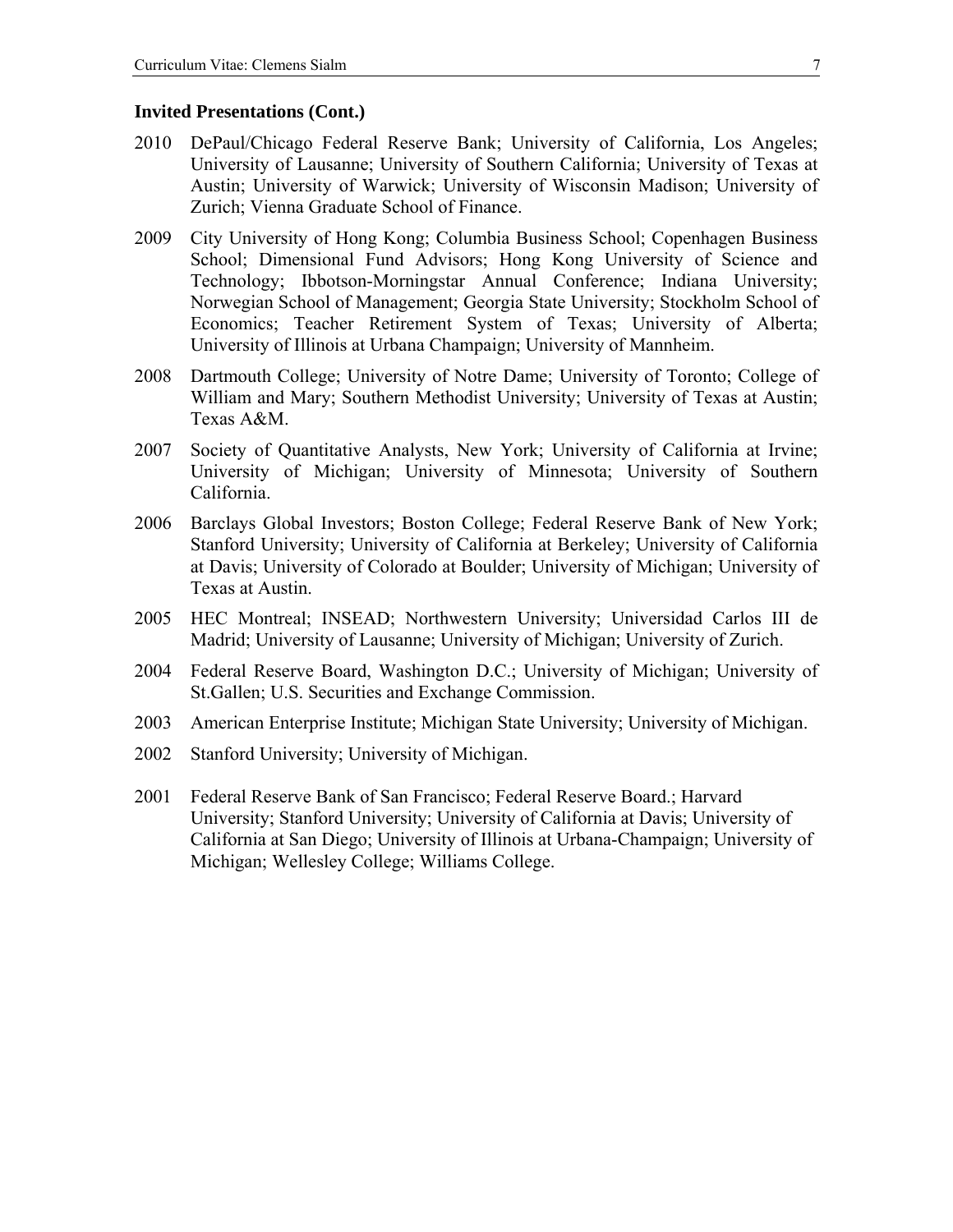#### **Conference Paper Acceptances**

- 2015 American Economic Association, Boston (scheduled); American Finance Association, Boston (scheduled).
- 2014 European Household Finance Conference, Stockholm; Financial Intermediation Research Society Conference, Quebec City; Society for Financial Studies Cavalcade, Georgetown; Western Finance Association, Monterey.
- 2013 American Economic Association, San Diego; American Finance Association, San Diego; China International Conference in Finance, Shanghai, China (3 papers); European Finance Association, Cambridge; Financial Intermediation Research Society, Dubrovnik; NBER Conference on Personal Retirement Challenges, Cambridge; Recent Advances in Mutual Fund Research, Humboldt University of Berlin (2 papers); Society for Financial Studies Cavalcade, Miami; University of Oregon Research Conference on Institutional Investors and the Asset Management Industry, Eugene.
- 2012 American Finance Association, Chicago (2 papers); Conference on Financial Economics and Accounting, University of Southern California, Los Angeles; Finance Down Under Conference, Melbourne; First Luxembourg Asset Management Summit, Luxembourg; Indiana University-Notre Dame-Purdue Summer Symposium; Netspar Pension Workshop, Amsterdam; Nova Finance Conference on Pensions and Retirement, Lisbon, Portugal.
- 2011 American Finance Association, Denver; Conference on Financial Economics and Accounting, Indiana University; China International Conference in Finance, Wuhan; European Finance Association, Stockholm; Financial Intermediation Research Society, Sydney; Korea America Finance Association International Conference, Seoul; National Taiwan University International Conference on Economics, Finance and Accounting, Taiwan; Society of Financial Studies Cavalcade, Ann Arbor; Swiss Economists Abroad Conference, Zurich.
- 2010 Asset Management Conference at ISCTE Business School, Lisbon; Financial Economics and Accounting Conference at the University of Maryland; Istanbul Stock Exchange 25<sup>th</sup> Anniversary Conference, Istanbul, Turkey; Leading Lights in Fund Management Conference, Cass Business School, London; Wharton Conference on Household Portfolio Choice and Financial Decision Making.
- 2009 China International Conference in Finance, Guangzhou (2 papers); Paul Woolley Centre Second Annual Conference at the London School of Economics; Swiss Economists Abroad Conference; Western Finance Association.
- 2008 American Economic Association; ISCTE Business School Nova Annual Finance Conference on Mutual Funds and Investment Management, Lisbon; CEPR European Summer Symposium in Financial Markets in Gerzensee, Switzerland; New York University Conference on Financial Innovation and Retirement Security; Swiss Economists Abroad Conference; University of Oregon Conference on Institutional Investors and the Asset Management Industry.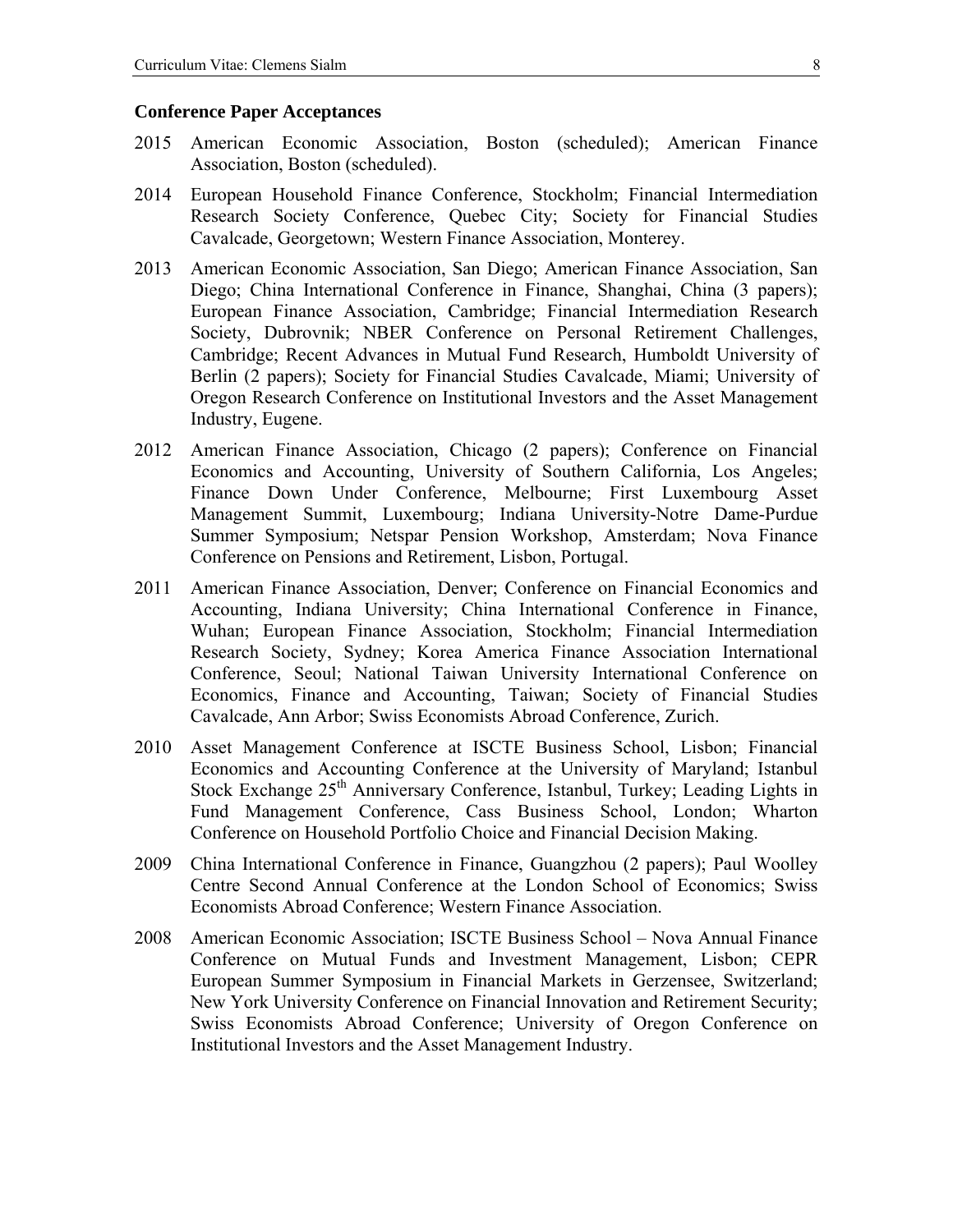#### **Conference Paper Acceptances (Cont.)**

- 2007 Caesarea Center for Capital Markets and Risk Management 4<sup>th</sup> Annual Conference; China International Conference in Finance, Chengdu; European Summer Symposium in Financial Markets; Inquire Europe and Inquire U.K. Seminar, Brighton U.K.; University of Maryland Finance Symposium.
- 2006 American Finance Association; Burridge Center for Securities Analysis and Valuation Conference; European Finance Association; FIRS Conference on Banking, Corporate Finance and Intermediation; NBER Summer Institute; NBER Universities Research Conference; NBER-TAPES Conference on Public Policy and Retirement Behavior; Texas Finance Festival; University of British Columbia Summer Finance Conference; Utah Winter Finance Conference; Western Finance Association (2 papers); Wharton Conference on Household Portfolio Choice and Financial Decision Making.
- 2005 American Finance Association; BSI Gamma Foundation Conference; China International Conference in Finance; European Finance Association (2 papers); Financial Economics and Accounting Conference; Financial Research Association Conference; U.C. Davis Conference on Valuation in Financial Markets.
- 2004 American Finance Association; Chicago Quantitative Alliance; European Finance Association; Financial Research Association Conference; Rutgers Conference on Security Innovation.
- 2003 American Finance Association; Summer Meetings of the Econometric Society; University of North Carolina Tax Symposium.
- 2001 Stanford University Asset Location Conference.
- 1999 NBER Conference on "The Economic Effects of Taxation."

#### **Conference Discussions**

- 2014 Hoberg, Gerard, Nitin Kumar, and Nagpurnanand Prabhala: "Mutual Fund Competition, Managerial Skill, and Alpha Persistence." Annual Conference of the Asian Bureau of Finance and Economic Research, Singapore
- 2013 Scott, Jason S. and John G. Watson: "The Floor-Leverage Rule for Retirement." Stanford Institute for Economic Policy Research and Stanford Center on Longevity Conference on Working Longer and Retirement.

 Knüpfer, Samuli, Elias Rantapuska, and Matti Sarvimäki: "Labor Market Experiences and Portfolio Choice: Evidence from the Finnish Great Depression." European Finance Association, Cambridge.

 Polkovnichenko, Valery, Kelsey Wei, and Feng Zhao: "Cautious Risk-Takers: Investor Preferences and Demand for Active Management." University of Oregon Research Conference on Institutional Investors and the Asset Management Industry, Eugene.

 Heider, Florian and Alexander Ljungqvist: "As Certain as Debt and Taxes: Estimating the Tax Sensitivity of Leverage from Exogenous State Tax Changes." China International Conference in Finance, Shanghai.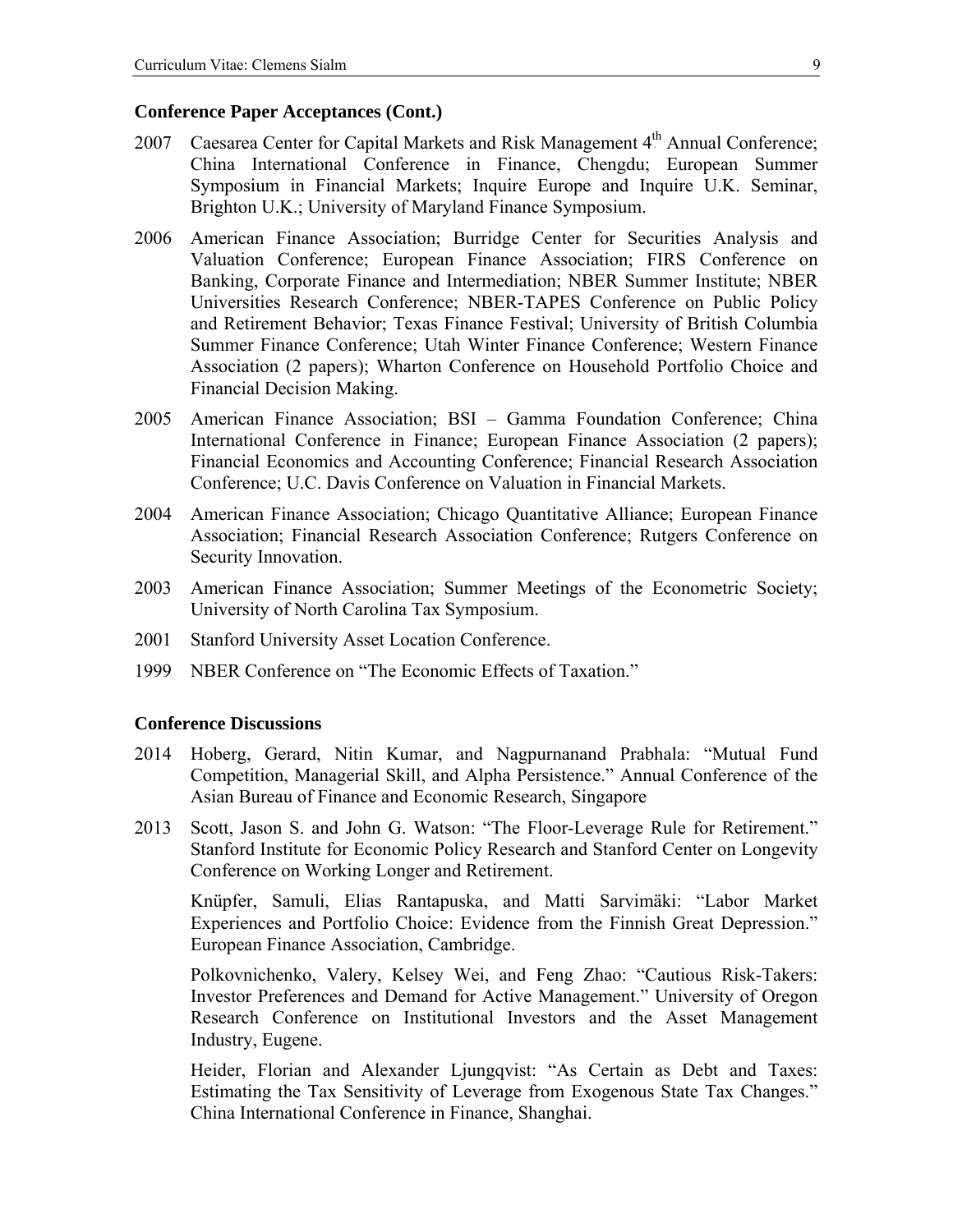2013 Brown, Stephen and Christopher Schwarz: "Do Market Participants Care About Portfolio Disclosure? Evidence from Hedge Funds' 13Fs." Institutional Investors: Control, Liquidity, and Systemic Risk, Georgia State University.

 Gupta-Mukherjee, Swasti and Ankur Pareek: "Limited Attention and Portfolio Choice: The Impact of Attention Allocation on Mutual Fund Performance." American Finance Association, San Diego.

2012 Lou, Dong and Christopher Polk: "Comomentum: Inferring Arbitrage Capital from Return Correlations." Third Miami, Behavioral Finance Conference, University of Miami.

 Evans, Richard, Miguel Ferreira, and Melissa Prado: "Equity Lending, Investment Restrictions and Fund Performance." First Luxembourg Asset Management Summit, Luxembourg.

 Cao, Charles, Yong Chen, William Goetzmann, and Bing Liang: "The Role of Hedge Funds in the Security Price Formation Process." Lone Star Finance Conference, College Station.

 Cohen, Lauren, Karl Diether, and Chrisopher Malloy: "Legislating Stock Prices." Western Finance Association, Las Vegas.

- 2011 Aragon, George, Bing Liang, and Hyuna Park: "Onshore and Offshore Hedge Funds: Are They Twins?" Korea-America Finance Association 20<sup>th</sup> Anniversary Conference.
- 2010 Cao, Charles, Yong Chen, Bing Liang, Andrew Lo: "Can Hedge Funds Time Market Liqudity?" China International Conference in Finance, Beijing.

 Manconi, Alberto, Massimo Massa, and Ayako Yasuda: "The Behavior of Intoxicated Investors: The Role of Institutional Investors in Propagating the Crisis of 2007-2008." Western Finance Association, Victoria.

 Miller, Greg and Devin Shanthikumar: "Geographic Location, Media Coverage, and Investor Reactions." Western Finance Association, Victoria.

 Ferreira, Miguel, Pedro Matos, and Joao Pereira: "Do Foreigners Know Better? A Comparision of the Performance of Local and Foreign Mutual Fund Managers." Asset Management Conference at ISCTE Business School, Lisbon.

 Linnainmaa, Juhani: "Reverse Survivorship Bias." NBER Asset Pricing Program Meeting, Chicago.

2009 Krishnamurthy, Arvind and Annette Vissing-Jorgensen: "The Aggregate Demand for Treasury Debt." Texas Monetary Conference, Austin.

 Sun, Zheng, Ashley Wang, and Lu Zheng: "The Road Less Traveled: Strategy Distinctiveness and Hedge Fund Performance." Third Singapore International Conference on Finance, Singapore.

 Tong, Yao, Kelsey Wei, and Russ Wermers: "Uncommon Value: The Investment Performance of Contrarian Funds." China International Conference in Finance, Guangzhou.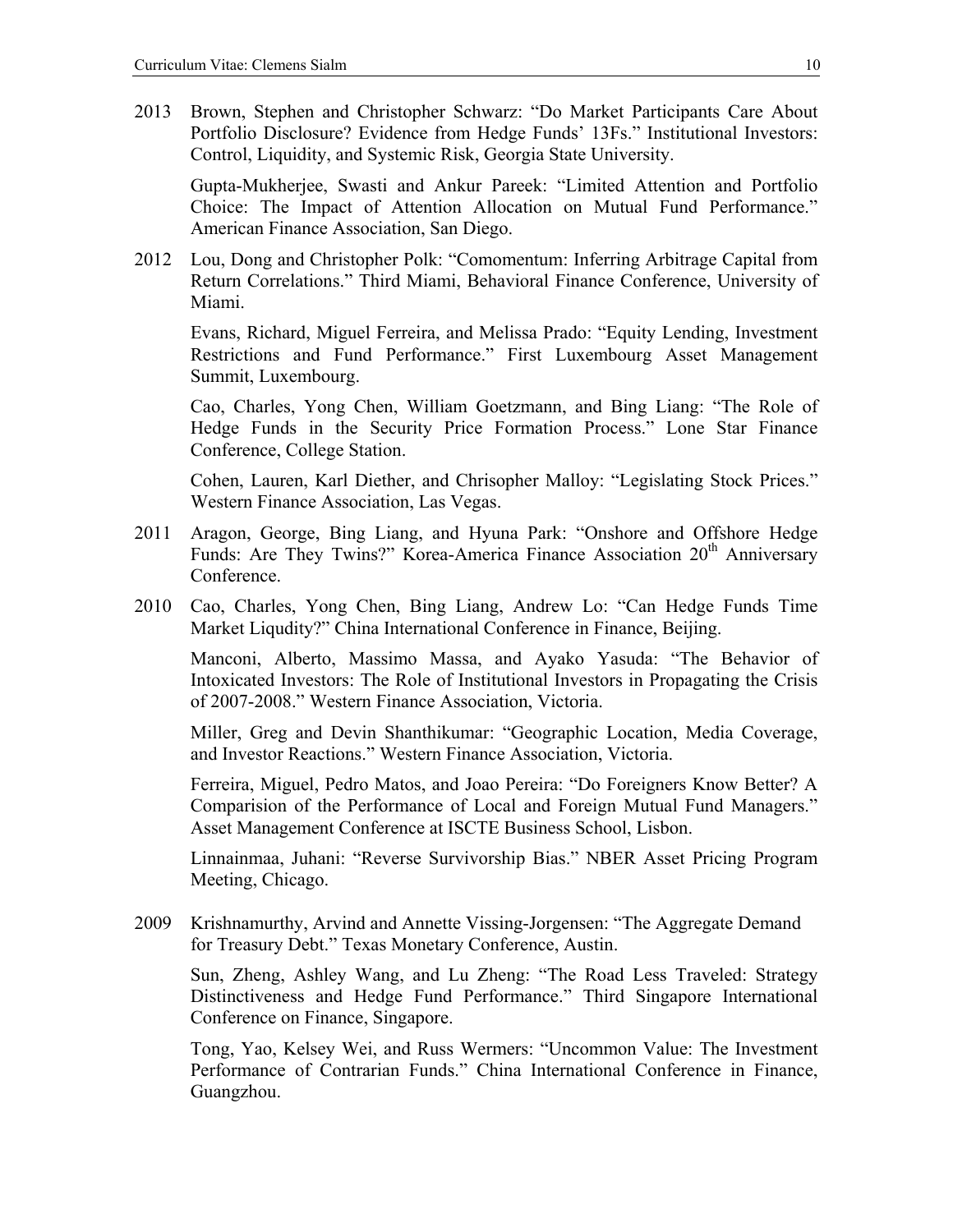2009 Blake, David, Allan Timmermann, Ian Tonks, and Russ Wermers: "Pension Fund Performance and Risk-Taking Under Decentralized Investment Management." Paul Woolley Centre Second Annual Conference at the London School of Economics.

 Dharmapala, Dhammika and Mihir Desai: "Taxes, Dividends and International Portfolio Choice." Caesarea Center, Academic Annual Conference.

 Ivkovic, Zoran and Scott Weisbenner: "Individual Investor Mutual Fund Flows." American Economic Association.

2008 Cohen, Randy, Christopher Polk, and Bernhard Silli: "Best Ideas." NBER Behavioral Finance Meeting.

 Dichev, Ilia and Gwen Yu: "Higher, Risk, Lower Returns: What Hedge Fund Investors Really Earn." Financial Economics and Accounting Conference.

 Lustig, Hanno, Nick Roussanov, and Adrien Verdelhan: "Common Risk Factors in Currency Markets." CEPR European Summer Symposium in Financial Markets in Gerzensee, Switzerland.

 Mian, Atif and Amir Sufi: "The Consequences of Mortgage Credit Expansion: Evidence from the 2007 Mortgage Default Crisis."  $15<sup>th</sup>$  Mitsui Life Symposium at the University of Michigan.

Miguel, Antonio Freitas, Miguel Ferreira, and Sofia Ramos: "The Determinants of Mutual fund Performance: A Cross-Country Study." ISCTE Business School – Nova Finance Conference on Mutual Funds and Investment Management, Lisbon.

Bergstresser, Daniel and Jeffrey Pontiff: "Investment Taxation and Portfolio Performance." Wharton Household Portfolio Choice and Financial Decision Making Conference.

Chen, Joseph, Samuel Hanson, Harrison Hong, and Jeremy Stein: "Do Hedge Funds Profit From Mutual-Fund Distress?" Utah Winter Finance Conference.

Cohen, Lauren, Andrea Frazzini, and Christopher Malloy, and: "The Small World of Investing: Board Connections and Mutual Fund Returns." American Finance Association.

2007 Yuan Kathy: "Ranking Fund Managers by the Accuracy of their Beliefs." Duke/UNC Asset Pricing Conference.

Agarwal Vikas, Naveen Daniel, and Narayan Naik: "Why is Santa so Kind to Hedge Funds? The December Return Puzzle." AIM Center Institutional Investors Conference, University of Texas at Austin.

Wei, Bin: "Managerial Ability, Open-End Fund Flows, and Closed-End Fund Discounts." China International Conference in Finance.

Kang, Jun-Koo and Jin-Mo Kim: "Geography of Corporate Governance and Source of Target Gains in Block Acquisitions." Western Finance Association.

Cici, Gjergji, Scott Gibson, and Rabih Moussawi: "For Better or Worse? Mutual Funds in Side-by-Side Management Relationships with Hedge Funds." Loyola University Chicago Public Symposium.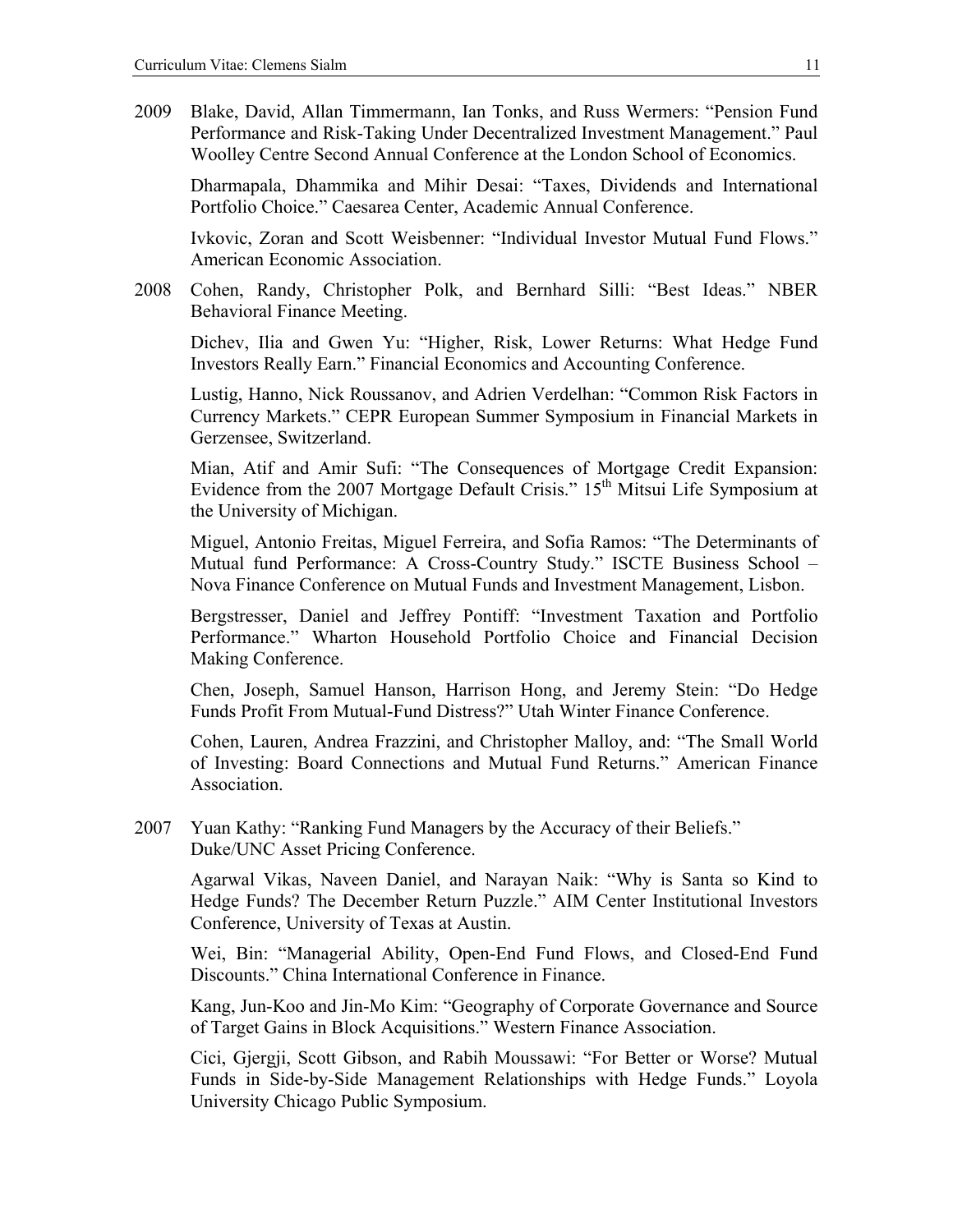2007 Nohel, Tom, Z. Jay Wang, and Lu Zheng: "Side-by-Side Management of Hedge Funds and Mutual Funds." Loyola University Chicago Public Symposium.

 Pekkala, Tapio, Christopher Polk, and Ruy Ribeiro: "Taxes and Stock Returns: Time-Series and Cross-Sectional Predictability at the Turn of the Year." Wharton Household Portfolio Choice and Financial Decision Making Conference.

 Cremers, Martijn and Antti Petajisto: "How Active is Your Fund Manager?" American Finance Association.

2006 Graham, John and Lillian Mills: "Using Tax Return Data to Simulate Corporate Marginal Tax Rates." NBER Financial Reporting and Taxation Conference.

 Elton, Edwin, Martin Gruber, and Christopher Blake: "Participant Reaction and the Performance of Funds Offered by 401(k) Plans." European Finance Association.

Engelhardt, Gary and Anil Kumar: "Employer Matching and 401(k) Participation." NBER-TAPES Conference on Public Policy and Retirement Behavior.

Brown, Jeff, Nellie Liang, and Scott Weisbenner: "Individual Account Investment Options and Portfolio Choice." American Economic Association.

2005 Yan, Xuemin: "Determinants and Implications of Mutual Fund Cash Holdings: Theory and Evidence." Financial Management Association.

Ivkovich, Zoran, James Poterba, and Scott Weisbenner: "Tax-Motivated Trading by Individual Investors." European Finance Association.

Phalippou, Ludovic and Maurizio Zollo: "Performance of Private Equity Funds: Another Puzzle." European Finance Association.

Chen, Joseph, Harrison Hong, and Jeffrey Kubik: "Outsourcing Mutual Fund Management." 10<sup>th</sup> Mitsui Life Symposium.

2004 Gaspar, Jose-Miguel, Massimo Massa, and Pedro Matos: "Favoritism in Mutual Fund Families? Evidence on Strategic Cross-Fund Subsidization." European Finance Association.

Chang, Eric and Yinghui Yu: "Short-Sales Constraints and Price Discovery: Evidence from the Hong Kong Market." European Finance Association.

Bessler, Wolfgang and Andreas Kurth: "The Performance of Venture-Backed IPOs in Germany: Exit Strategies, Lock-up Periods, and Bank Ownership." European Financial Management Association.

2003 Amromin, Gene: "Taxable and Tax-Deferred Portfolio Choices: An Empirical Analysis of Tax Efficiency." Western Finance Association.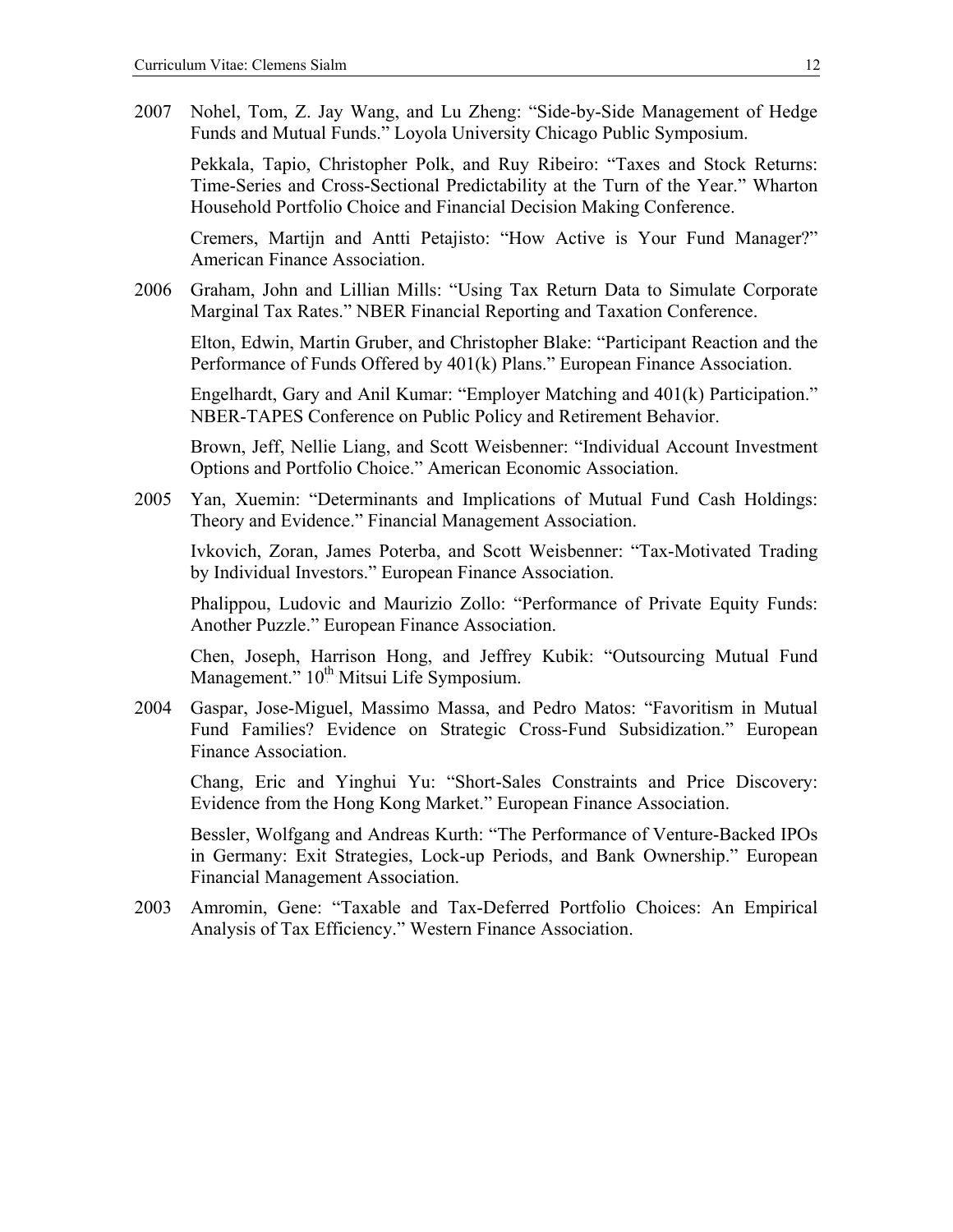## **Ph.D. Committees (University of Texas at Austin Students)**

Denys Maslov, Moody's Analytics, 2014. Brett Cantrell (Accounting), University of Mississippi, 2013 Lisa De Simone (Accounting), Stanford University, 2013 Jung-Eun Kim, University of Georgia, 2013 Kelvin Law, Tilburg University, 2012 Nicholas Hirschey, London Business School, 2012 Andrew Koch, University of Pittsburgh, 2011 Jeremy Page, Brigham Young University, 2011 Julio Riutort, Pontifica Universidad Catolica de Chile, 2011 Chishen Wei, Nanyang Technological University in Singapore, 2011 Margaret Zhu, City University of Hong Kong, 2011 Tina Wang (Accounting), San Francisco State University, 2010

# **Ph.D. Committees (University of Michigan Students)**

Joseph Warburton, Syracuse University, 2009 Paige Ouimet, University of North Carolina, 2009. Mandy Tham, Nanyang Technological University in Singapore, 2008 Olivier Coibion (Economics), College of William and Mary, 2007 Alison Felix (Economics), Federal Reserve Bank of Kansas City, 2007 Seiwoon Hwang (Economics), Korea Capital Market Institute, 2007 Brian Boyer, Brigham Young University, 2004 Marcin Kacperczyk, University of British Columbia, 2004

## **Ph.D. Committees (External Reviewer)**

Teodor Dyakov, (External Reviewer for Erasmus University Rotterdam), VU University of Amsterdam, 2014.

Si Cheng, (External Reviewer for National University of Singapore), Queen's University Management School Belfast, 2013

Cai Yu, (External Reviewer for Nanyang Business School), Tongji Sem University, 2011

Xiaolin Qian, (External Reviewer for Nanyang Business School), University of Macau, 2009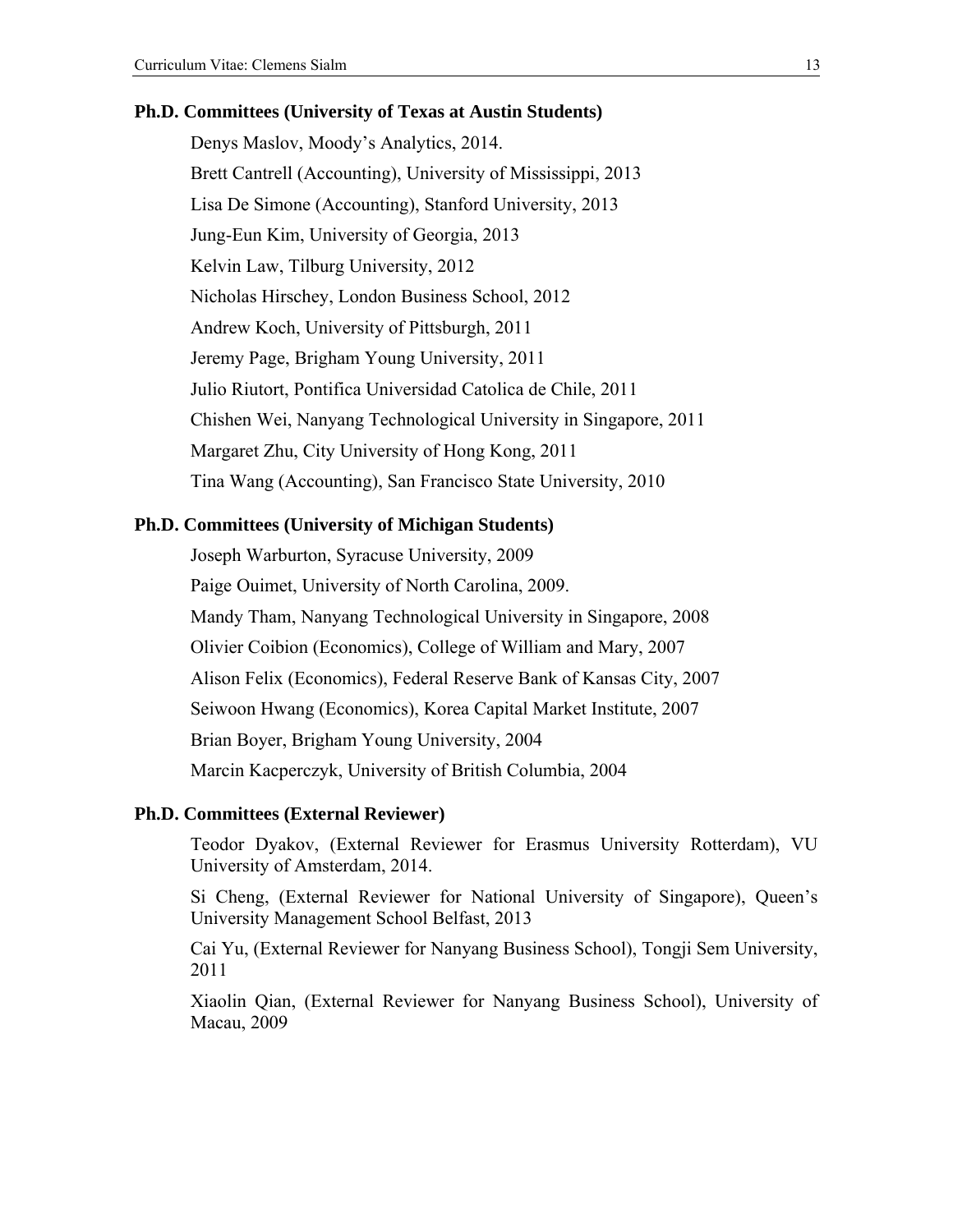# **Teaching**

Texas: Financial Management (Core Full-Time MBA)

- o Fall 2012: Overall Instructor Rating: 4.9/5.0
- o Fall 2011: Overall Instructor Rating: 4.4/5.0
- o Fall 2010: Overall Instructor Rating: 4.5/5.0
- o Fall 2008: Overall Instructor Rating: 4.3/5.0
- o Fall 2007: Overall Instructor Rating: 4.4/5.0

Texas: Financial Management (Dallas Working Professionals Part-Time MBA)

- o Spring 2014: Overall Instructor Rating: 4.7/5.0
- o Spring 2013: Overall Instructor Rating: 4.5/5.0
- o Spring 2012: Overall Instructor Rating: 4.5/5.0
- o Spring 2011: Overall Instructor Rating: 4.2/5.0

Michigan: Futures and Options (Elective MBA)

- o Fall 2006: Overall Instructor Quality: 5.0/5.0
- o Winter 2006: Overall Instructor Quality: 5.0/5.0
- o Fall 2005: Overall Instructor Quality: 4.9/5.0
- o Winter 2005: Overall Instructor Quality 4.9/5.0
- o Fall 2004: Overall Instructor Quality: 5.0/5.0
- o Winter 2004: Overall Instructor Quality: 5.0/5.0
- o Winter 2003: Overall Instructor Quality: 4.9/5.0
- o Winter 2002: Overall Instructor Quality: 4.9/5.0

Michigan: Capital Markets and Portfolio Analysis (Elective BBA)

- o Winter 2004: Overall Instructor Quality: 5.0/5.0
- o Winter 2003: Overall Instructor Quality: 4.9/5.0

Stanford: International Trade Policy (Core Master in International Policy Studies)

o Spring 2000: Overall Instructor Rating: 4.6/5.0

Stanford: Introduction to Financial Economics (Elective Economics)

o Fall 1999: Overall Instructor Rating: 4.8/5.0

Stanford: International Economics (Elective Economics)

o Summer 1998: Overall Instructor Rating: 4.8/5.0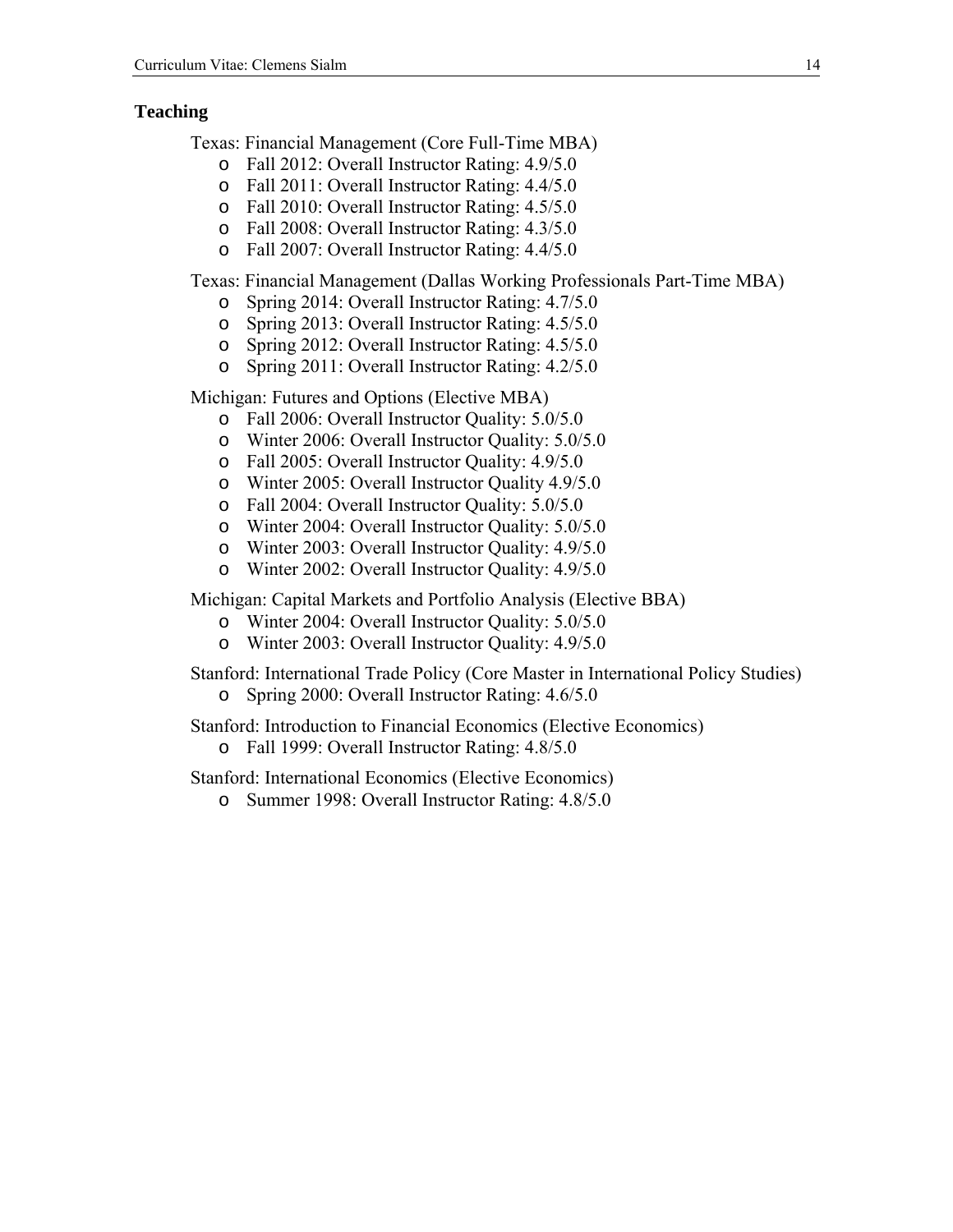#### **Teaching Awards and Honors**

Best Core Professor Award by Graduate Business Council, McCombs School of Business, 2013.

Outstanding MBA Core Faculty Award by Graduate Business Council, McCombs School of Business, 2012.

Faculty Honor Roll for Outstanding MBA Class Instruction, McCombs School of Business, 2011, 2013.

Faculty Honor Roll for Outstanding MBA Class Instruction at the Dallas MBA Program, McCombs School of Business, 2011, 2012, 2013.

Centennial Teaching Assistant Award, School of Humanities and Sciences, Stanford University, 1999.

Outstanding Teaching Assistant Awards, Dept. of Economics, Stanford University, Winter 1997, Spring 1997, and Spring 1998.

#### **Service**

Executive Committee, Department of Finance, McCombs School of Business, University of Texas, 2011-present.

Awards Committee (Chair), Department of Finance, McCombs School of Business, University of Texas, 2014-present.

Faculty Research Committee, McCombs School of Business, University of Texas, 2014-present.

Research Awards Committee, McCombs School of Business, University of Texas, 2012-2013.

MBA Programs Committee, McCombs School of Business, University of Texas, 2010-2013.

Nomination Committee, American Finance Association, 2009

# **Consulting**

Mercer Advisors, Santa Barbara, Investment Committee, 2012-present.

MyVest, San Francisco, Consultant, 2014-present.

Securities and Exchange Commission, Washington, Expert Witness, 2011-2013.